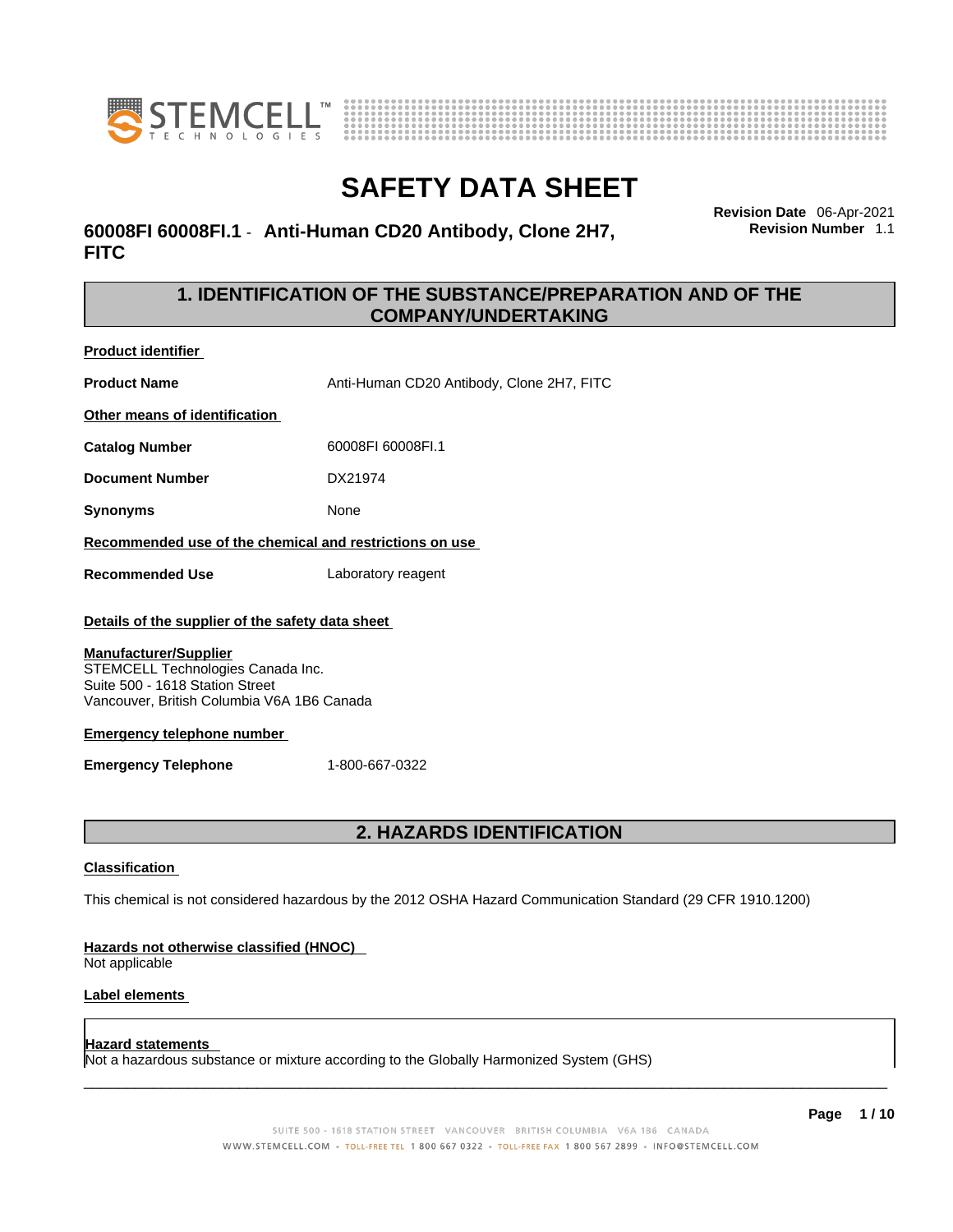



## \_\_\_\_\_\_\_\_\_\_\_\_\_\_\_\_\_\_\_\_\_\_\_\_\_\_\_\_\_\_\_\_\_\_\_\_\_\_\_\_\_\_\_\_\_\_\_\_\_\_\_\_\_\_\_\_\_\_\_\_\_\_\_\_\_\_\_\_\_\_\_\_\_\_\_\_\_\_\_\_\_\_\_\_\_\_\_\_\_\_\_\_\_ **Revision Date** 06-Apr-2021 **60008FI 60008FI.1** - **Anti-Human CD20 Antibody, Clone 2H7, FITC**

The product contains no substances which at their given concentration, are considered to be hazardous to health.

**Appearance** Clear **Physical state** Liquid **Odor** No data available

**Revision Number** 1.1

**Other Information** 

Not applicable

**Unknown acute toxicity** 0 % of the mixture consists of ingredient(s) of unknown toxicity

0 % of the mixture consists of ingredient(s) of unknown acute oral toxicity

0 % of the mixture consists of ingredient(s) of unknown acute dermal toxicity

0 % of the mixture consists of ingredient(s) of unknown acute inhalation toxicity (gas)

0 % of the mixture consists of ingredient(s) of unknown acute inhalation toxicity (vapor)

0 % of the mixture consists of ingredient(s) of unknown acute inhalation toxicity (dust/mist)

### **3. COMPOSITION/INFORMATION ON INGREDIENTS**

#### **Substance**

Not applicable.

#### **Mixture**

Not a hazardous substance or mixture according to the Globally Harmonized System (GHS)

\*The exact percentage (concentration) ofcomposition has been withheld as a trade secret.

#### **4. FIRST AID MEASURES**

#### **Description of first aid measures**

| <b>Inhalation</b>   | Remove to fresh air.                                                                                                    |
|---------------------|-------------------------------------------------------------------------------------------------------------------------|
| Eye contact         | Rinse thoroughly with plenty of water for at least 15 minutes, lifting lower and upper eyelids.<br>Consult a physician. |
| <b>Skin contact</b> | Wash skin with soap and water.                                                                                          |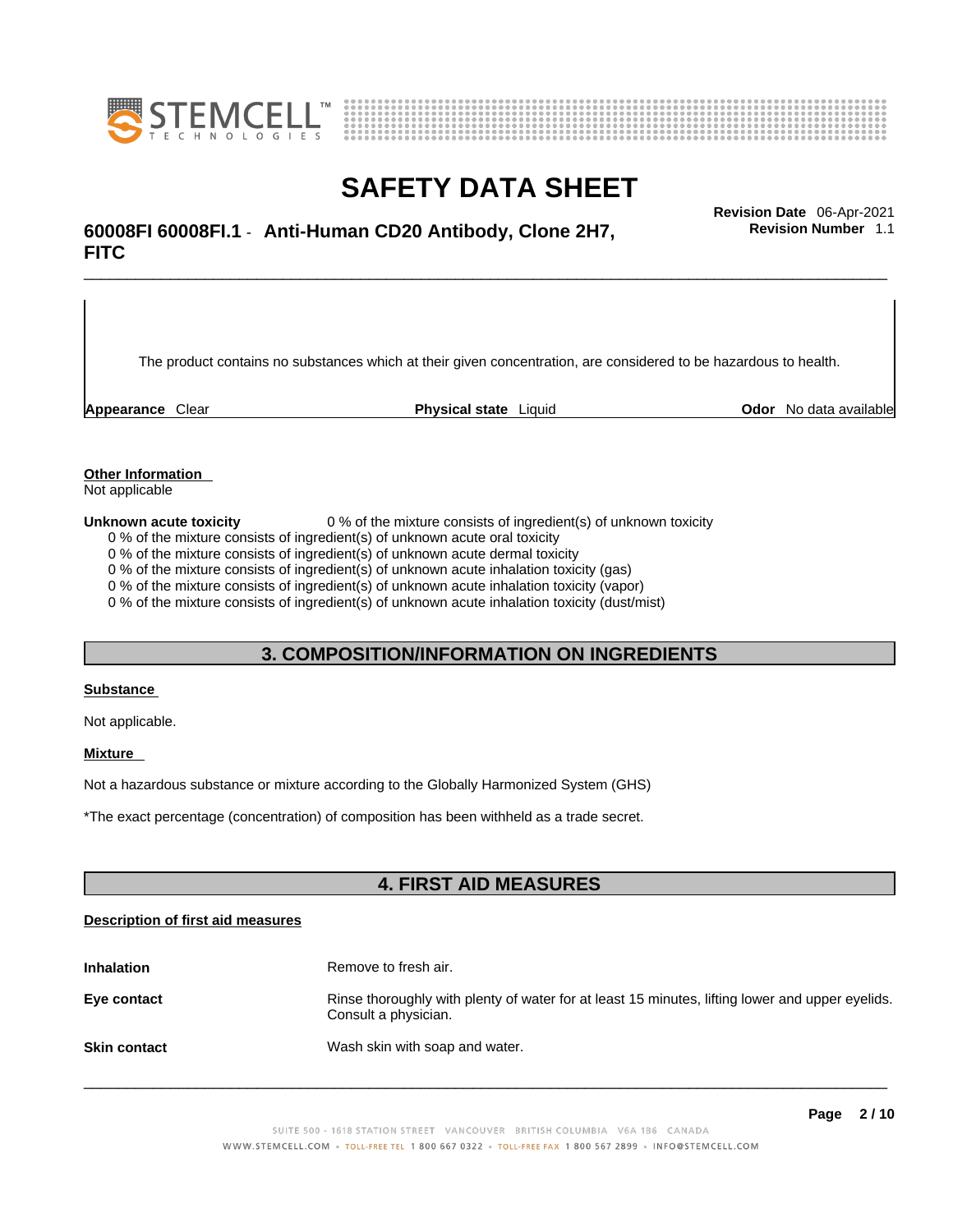



## \_\_\_\_\_\_\_\_\_\_\_\_\_\_\_\_\_\_\_\_\_\_\_\_\_\_\_\_\_\_\_\_\_\_\_\_\_\_\_\_\_\_\_\_\_\_\_\_\_\_\_\_\_\_\_\_\_\_\_\_\_\_\_\_\_\_\_\_\_\_\_\_\_\_\_\_\_\_\_\_\_\_\_\_\_\_\_\_\_\_\_\_\_ **Revision Date** 06-Apr-2021 **60008FI 60008FI.1** - **Anti-Human CD20 Antibody, Clone 2H7, FITC**

**Ingestion** Clean mouth with water and drink afterwards plenty of water. **Most important symptoms and effects, both acute and delayed Symptoms** No information available. **Indication of any immediate medical attention and special treatment needed Note to physicians** Treat symptomatically. **5. FIRE-FIGHTING MEASURES Suitable Extinguishing Media** Use extinguishing measures that are appropriate to local circumstances and the surrounding environment. **Unsuitable extinguishing media** CAUTION: Use of water spray when fighting fire may be inefficient. **Specific hazards arising from the chemical** No information available. **Explosion data Sensitivity to Mechanical Impact** None. **Sensitivity to Static Discharge** None. **Special protective equipment for fire-fighters** Firefighters should wear self-contained breathing apparatus and full firefighting turnout gear. Use personal protection equipment. **6. ACCIDENTAL RELEASE MEASURES Personal precautions, protective equipment and emergency procedures Personal precautions** Ensure adequate ventilation.

**Environmental precautions Environmental precautions** See Section 12 for additional Ecological Information. **Methods and material for containment and cleaning up**

**Methods for containment** Prevent further leakage or spillage if safe to do so.

 $\_$  ,  $\_$  ,  $\_$  ,  $\_$  ,  $\_$  ,  $\_$  ,  $\_$  ,  $\_$  ,  $\_$  ,  $\_$  ,  $\_$  ,  $\_$  ,  $\_$  ,  $\_$  ,  $\_$  ,  $\_$  ,  $\_$  ,  $\_$  ,  $\_$  ,  $\_$  ,  $\_$  ,  $\_$  ,  $\_$  ,  $\_$  ,  $\_$  ,  $\_$  ,  $\_$  ,  $\_$  ,  $\_$  ,  $\_$  ,  $\_$  ,  $\_$  ,  $\_$  ,  $\_$  ,  $\_$  ,  $\_$  ,  $\_$  ,

**Revision Number** 1.1

**Page 3 / 10**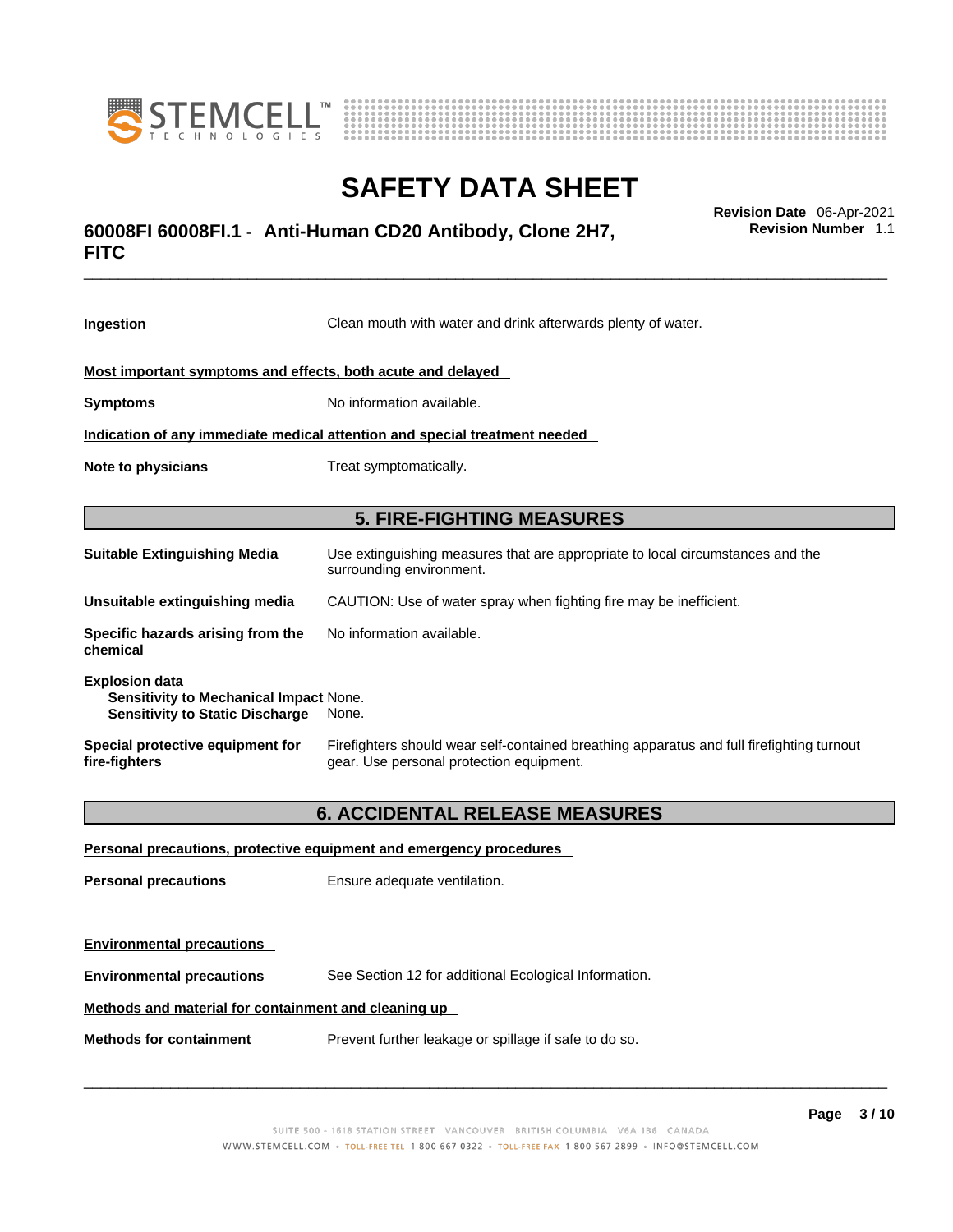



## \_\_\_\_\_\_\_\_\_\_\_\_\_\_\_\_\_\_\_\_\_\_\_\_\_\_\_\_\_\_\_\_\_\_\_\_\_\_\_\_\_\_\_\_\_\_\_\_\_\_\_\_\_\_\_\_\_\_\_\_\_\_\_\_\_\_\_\_\_\_\_\_\_\_\_\_\_\_\_\_\_\_\_\_\_\_\_\_\_\_\_\_\_ **Revision Date** 06-Apr-2021 **60008FI 60008FI.1** - **Anti-Human CD20 Antibody, Clone 2H7, FITC**

**Revision Number** 1.1

| Methods for cleaning up         | Pick up and transfer to properly labeled containers.                                 |
|---------------------------------|--------------------------------------------------------------------------------------|
| Prevention of secondary hazards | Clean contaminated objects and areas thoroughly observing environmental regulations. |

### **7. HANDLING AND STORAGE**

| <b>FIGURIOUS IOI SAIG HAHUIHIY</b>                           |                                                                                     |  |
|--------------------------------------------------------------|-------------------------------------------------------------------------------------|--|
| Advice on safe handling                                      | Handle in accordance with good industrial hygiene and safety practice.              |  |
| Conditions for safe storage, including any incompatibilities |                                                                                     |  |
| <b>Storage Conditions</b>                                    | Store in accordance with information listed on the Product Information Sheet (PIS). |  |

#### **8. EXPOSURE CONTROLS/PERSONAL PROTECTION**

#### **Control parameters**

**Exposure Limits** This product, as supplied, does not contain any hazardous materials with occupational exposure limits established by the region specific regulatory bodies.

#### **Appropriate engineering controls**

**Precautions for safe handling**

| <b>Engineering controls</b> | Showers              |
|-----------------------------|----------------------|
|                             | Eyewash stations     |
|                             | Ventilation systems. |

**Individual protection measures, such as personal protective equipment Eye/face protection** No special protective equipment required. **Skin and body protection** No special protective equipment required. **Respiratory protection** No protective equipment is needed under normal use conditions. If exposure limits are exceeded or irritation is experienced, ventilation and evacuation may be required. **General hygiene considerations** Handle in accordance with good industrial hygiene and safety practice.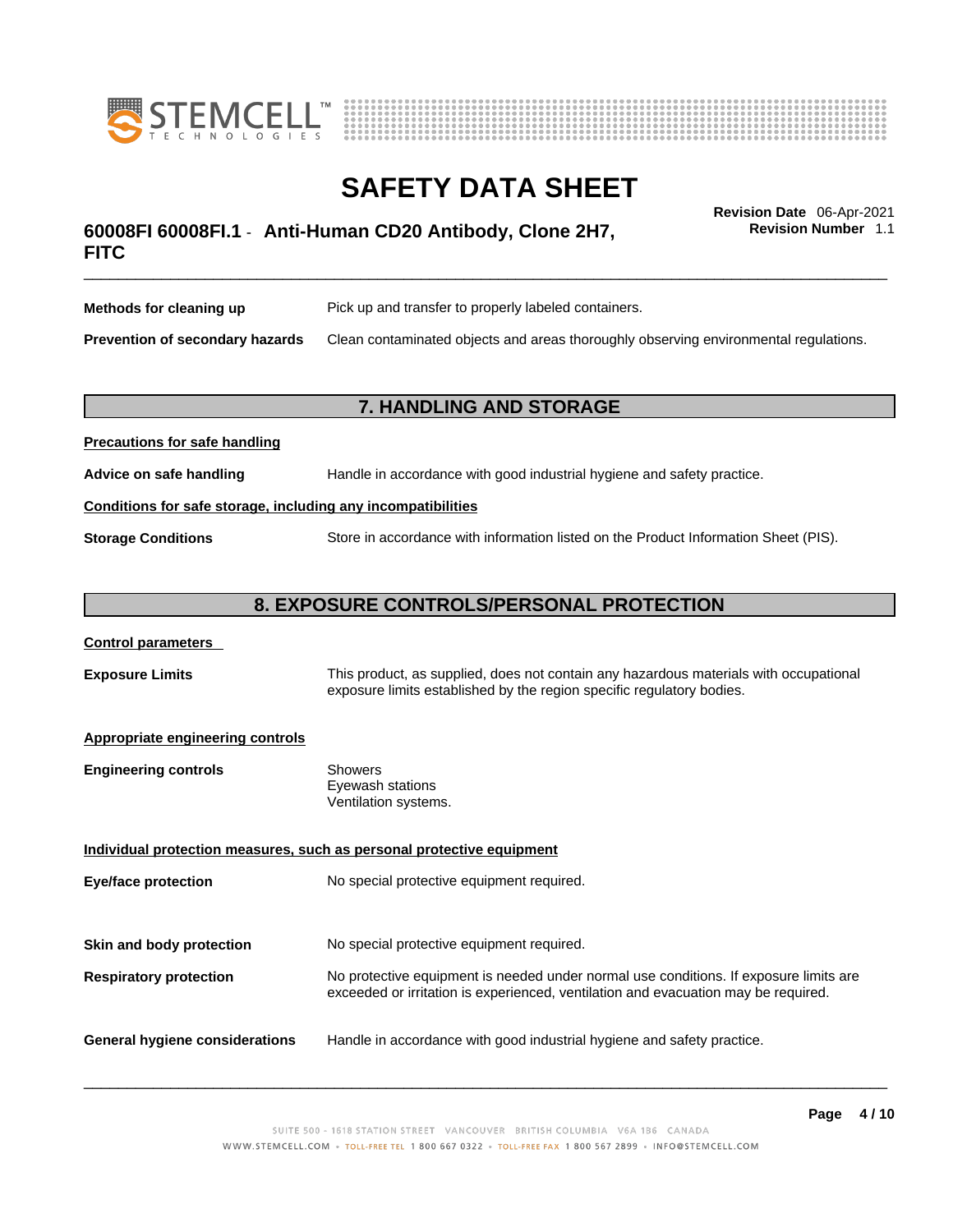



\_\_\_\_\_\_\_\_\_\_\_\_\_\_\_\_\_\_\_\_\_\_\_\_\_\_\_\_\_\_\_\_\_\_\_\_\_\_\_\_\_\_\_\_\_\_\_\_\_\_\_\_\_\_\_\_\_\_\_\_\_\_\_\_\_\_\_\_\_\_\_\_\_\_\_\_\_\_\_\_\_\_\_\_\_\_\_\_\_\_\_\_\_ **Revision Date** 06-Apr-2021 **60008FI 60008FI.1** - **Anti-Human CD20 Antibody, Clone 2H7, FITC** 

| <b>9. PHYSICAL AND CHEMICAL PROPERTIES</b>            |                          |                  |  |
|-------------------------------------------------------|--------------------------|------------------|--|
| Information on basic physical and chemical properties |                          |                  |  |
| <b>Physical state</b>                                 | Liquid                   |                  |  |
| Appearance                                            | Clear                    |                  |  |
| Color                                                 | No information available |                  |  |
| Odor                                                  | No data available        |                  |  |
| <b>Odor threshold</b>                                 | No data available        |                  |  |
| <b>Property</b>                                       | Values                   | Remarks • Method |  |
| рH                                                    | No data available        | None known       |  |
| Melting point / freezing point                        | No data available        | None known       |  |
| Boiling point / boiling range                         | No data available        | None known       |  |
| <b>Flash point</b>                                    | No data available        | None known       |  |
| <b>Evaporation rate</b>                               | No data available        | None known       |  |
| Flammability (solid, gas)                             | No data available        | None known       |  |
| <b>Flammability Limit in Air</b>                      |                          | None known       |  |
| <b>Upper flammability limit:</b>                      | No data available        |                  |  |
| Lower flammability limit:                             | No data available        |                  |  |
| Vapor pressure                                        | No data available        | None known       |  |
| <b>Vapor density</b>                                  | No data available        | None known       |  |
| <b>Relative density</b>                               | No data available        | None known       |  |
| <b>Water solubility</b>                               | No data available        | None known       |  |
| Solubility in other solvents                          | No data available        | None known       |  |
| <b>Partition coefficient</b>                          | No data available        | None known       |  |
| <b>Autoignition temperature</b>                       | No data available        | None known       |  |
| <b>Decomposition temperature</b>                      | No data available        | None known       |  |
| <b>Kinematic viscosity</b>                            | No data available        | None known       |  |
| <b>Dynamic viscosity</b>                              | No data available        | None known       |  |
| <b>Explosive properties</b>                           | No data available        |                  |  |
| <b>Oxidizing properties</b>                           | No information available |                  |  |
| <b>Other Information</b>                              |                          |                  |  |
| <b>Softening point</b>                                | No information available |                  |  |
| Molecular weight                                      | No information available |                  |  |
| <b>Molecular formula</b>                              | No information available |                  |  |
| <b>VOC Content (%)</b>                                | No information available |                  |  |
| <b>Liquid Density</b>                                 | No information available |                  |  |
| <b>Bulk density</b>                                   | No information available |                  |  |
| <b>10. STABILITY AND REACTIVITY</b>                   |                          |                  |  |

**Reactivity No information available.** 

**Chemical stability** Stable under normal conditions.

SUITE 500 - 1618 STATION STREET VANCOUVER BRITISH COLUMBIA V6A 1B6 CANADA

WWW.STEMCELL.COM · TOLL-FREE TEL 1 800 667 0322 · TOLL-FREE FAX 1 800 567 2899 · INFO@STEMCELL.COM

 $\_$  ,  $\_$  ,  $\_$  ,  $\_$  ,  $\_$  ,  $\_$  ,  $\_$  ,  $\_$  ,  $\_$  ,  $\_$  ,  $\_$  ,  $\_$  ,  $\_$  ,  $\_$  ,  $\_$  ,  $\_$  ,  $\_$  ,  $\_$  ,  $\_$  ,  $\_$  ,  $\_$  ,  $\_$  ,  $\_$  ,  $\_$  ,  $\_$  ,  $\_$  ,  $\_$  ,  $\_$  ,  $\_$  ,  $\_$  ,  $\_$  ,  $\_$  ,  $\_$  ,  $\_$  ,  $\_$  ,  $\_$  ,  $\_$  ,

**Revision Number** 1.1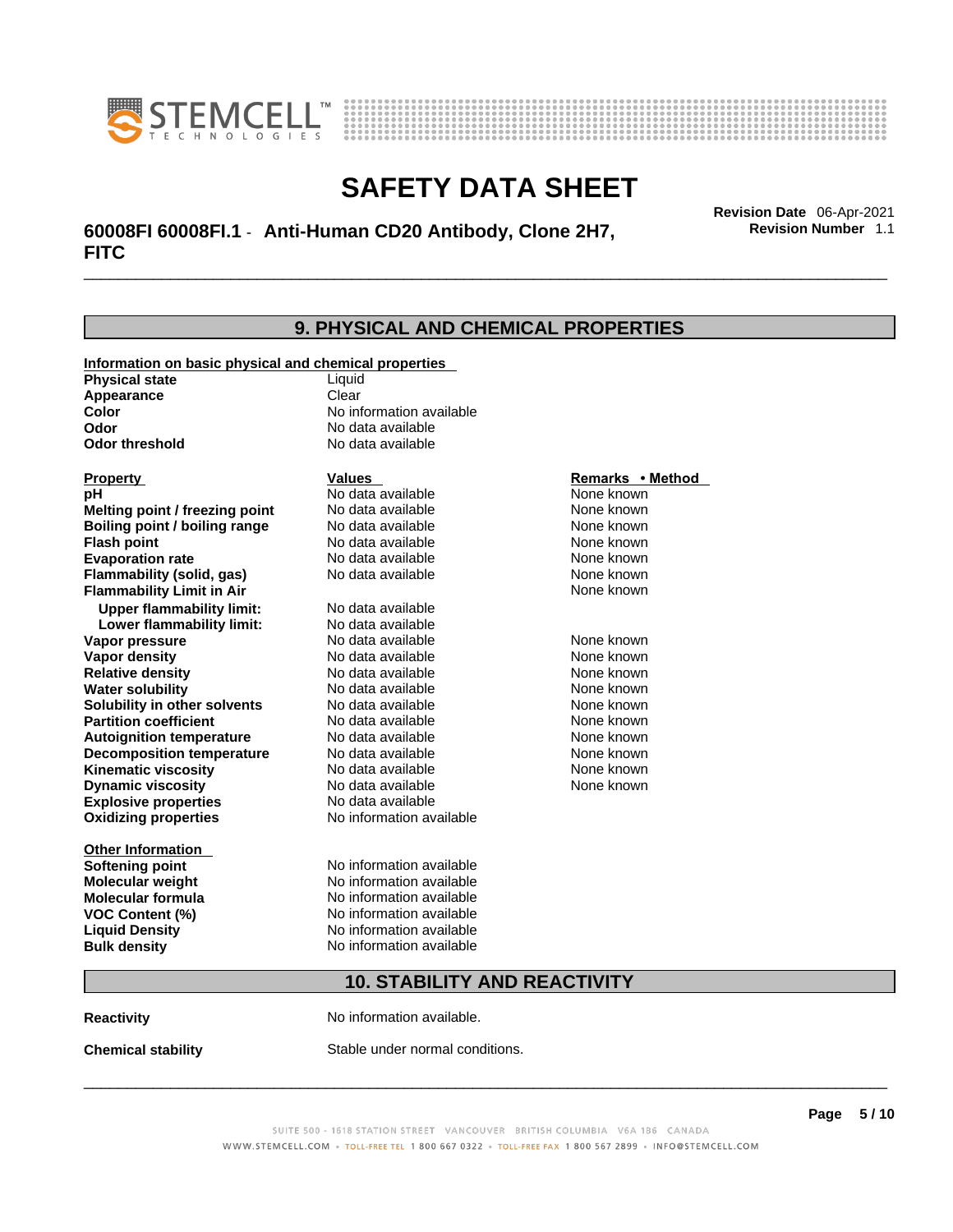



## \_\_\_\_\_\_\_\_\_\_\_\_\_\_\_\_\_\_\_\_\_\_\_\_\_\_\_\_\_\_\_\_\_\_\_\_\_\_\_\_\_\_\_\_\_\_\_\_\_\_\_\_\_\_\_\_\_\_\_\_\_\_\_\_\_\_\_\_\_\_\_\_\_\_\_\_\_\_\_\_\_\_\_\_\_\_\_\_\_\_\_\_\_ **Revision Date** 06-Apr-2021 **60008FI 60008FI.1** - **Anti-Human CD20 Antibody, Clone 2H7, FITC**

**Revision Number** 1.1

| <b>Possibility of hazardous reactions</b> None under normal processing.    |                                           |  |
|----------------------------------------------------------------------------|-------------------------------------------|--|
| <b>Conditions to avoid</b>                                                 | None known based on information supplied. |  |
| Incompatible materials                                                     | None known based on information supplied. |  |
| Hazardous decomposition products None known based on information supplied. |                                           |  |

### **11. TOXICOLOGICAL INFORMATION**

#### **Information on likely routes of exposure**

#### **Product Information**

| <b>Inhalation</b>                                                            | Specific test data for the substance or mixture is not available. |  |
|------------------------------------------------------------------------------|-------------------------------------------------------------------|--|
| Eye contact                                                                  | Specific test data for the substance or mixture is not available. |  |
| <b>Skin contact</b>                                                          | Specific test data for the substance or mixture is not available. |  |
| Ingestion                                                                    | Specific test data for the substance or mixture is not available. |  |
| Symptoms related to the physical, chemical and toxicological characteristics |                                                                   |  |

**Symptoms** No information available.

**Numerical measures of toxicity**

**Acute toxicity**

**Unknown acute toxicity** 0 % of the mixture consists of ingredient(s) of unknown toxicity

0 % of the mixture consists of ingredient(s) of unknown acute oral toxicity

0 % of the mixture consists of ingredient(s) of unknown acute dermal toxicity

0 % of the mixture consists of ingredient(s) of unknown acute inhalation toxicity (gas)

0 % of the mixture consists of ingredient(s) of unknown acute inhalation toxicity (vapor)

0 % of the mixture consists of ingredient(s) of unknown acute inhalation toxicity (dust/mist) Product Information

#### **Delayed and immediate effects as well as chronic effects from short and long-term exposure**

| <b>Skin corrosior</b><br>ion/irritation | `available.<br>No inforn<br>nation |
|-----------------------------------------|------------------------------------|
| Produc<br><b>Information</b>            |                                    |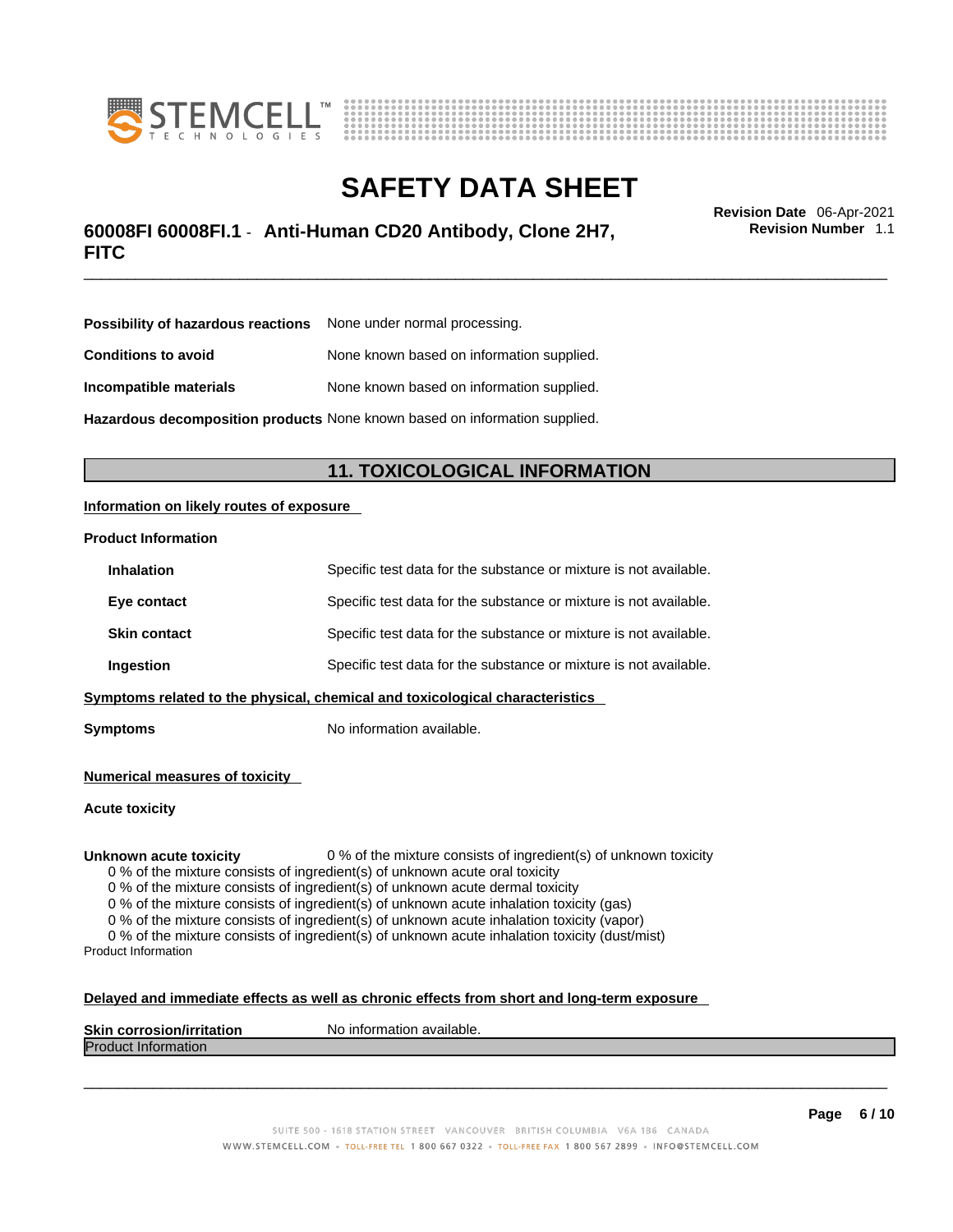

**Ecotoxicity** 



## **SAFETY DATA SHEET**

## \_\_\_\_\_\_\_\_\_\_\_\_\_\_\_\_\_\_\_\_\_\_\_\_\_\_\_\_\_\_\_\_\_\_\_\_\_\_\_\_\_\_\_\_\_\_\_\_\_\_\_\_\_\_\_\_\_\_\_\_\_\_\_\_\_\_\_\_\_\_\_\_\_\_\_\_\_\_\_\_\_\_\_\_\_\_\_\_\_\_\_\_\_ **Revision Date** 06-Apr-2021 **60008FI 60008FI.1** - **Anti-Human CD20 Antibody, Clone 2H7, FITC**

**Revision Number** 1.1

| Serious eye damage/eye irritation | No information available. |  |
|-----------------------------------|---------------------------|--|
| <b>Product Information</b>        |                           |  |
| Respiratory or skin sensitization | No information available. |  |
| <b>Product Information</b>        |                           |  |
| Germ cell mutagenicity            | No information available. |  |
| <b>Product Information</b>        |                           |  |
| Carcinogenicity                   | No information available. |  |
| <b>Reproductive toxicity</b>      | No information available. |  |
| <b>Product Information</b>        |                           |  |
| <b>STOT - single exposure</b>     | No information available. |  |
| <b>Product Information</b>        |                           |  |
| <b>STOT - repeated exposure</b>   | No information available. |  |
| <b>Product Information</b>        |                           |  |
| <b>Aspiration hazard</b>          | No information available. |  |

### **12. ECOLOGICAL INFORMATION**

| <b>ECOTOXICITY</b>                   |                                    |  |
|--------------------------------------|------------------------------------|--|
| <b>Product Information</b>           |                                    |  |
| <b>Persistence and degradability</b> | No information available.          |  |
| <b>Bioaccumulation</b>               | There is no data for this product. |  |
| Other adverse effects                | No information available.          |  |

### **13. DISPOSAL CONSIDERATIONS**

| Waste treatment methods                |                                                                                                                    |
|----------------------------------------|--------------------------------------------------------------------------------------------------------------------|
| Waste from residues/unused<br>products | Dispose of in accordance with local regulations. Dispose of waste in accordance with<br>environmental legislation. |
| <b>Contaminated packaging</b>          | Do not reuse empty containers.                                                                                     |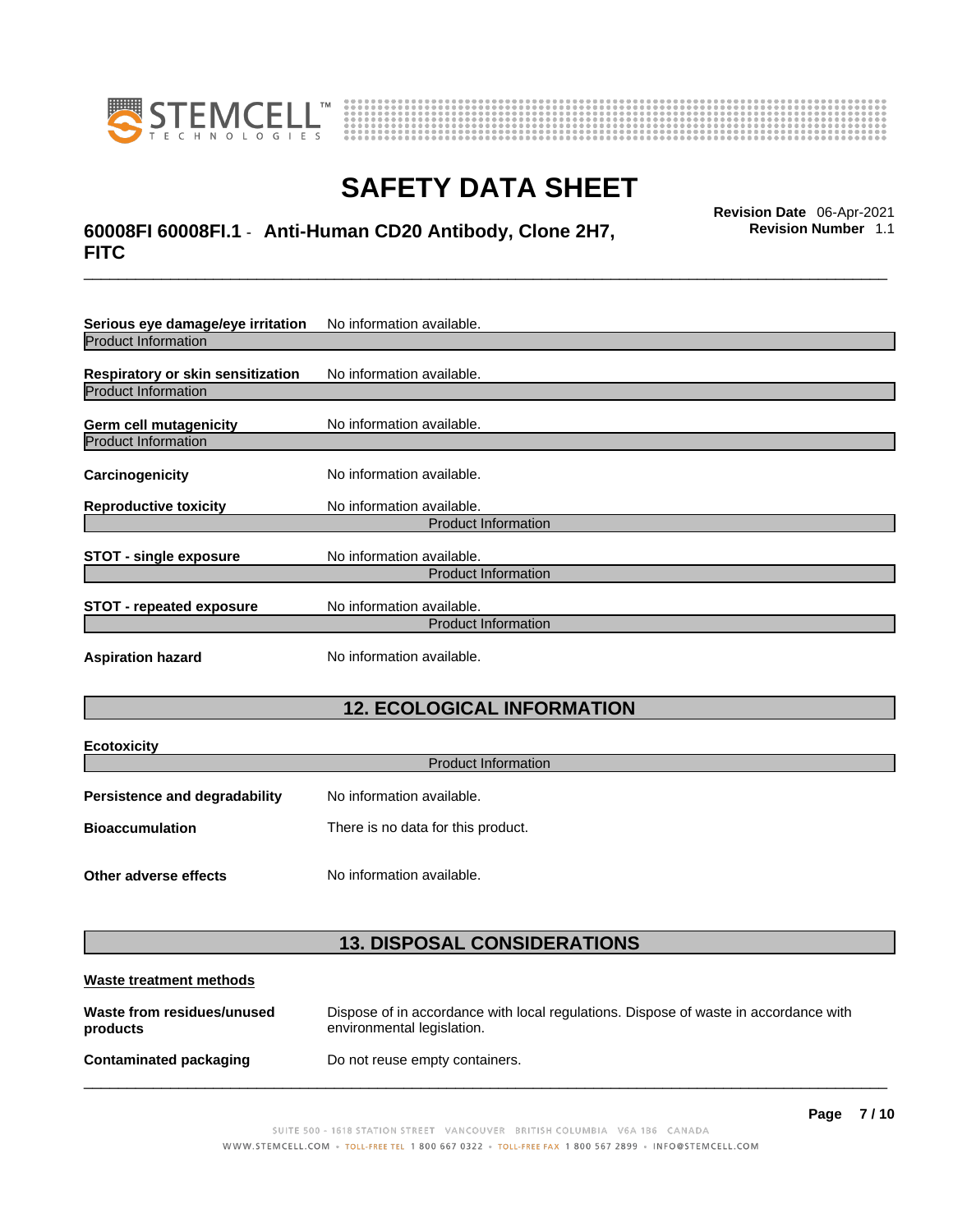



## \_\_\_\_\_\_\_\_\_\_\_\_\_\_\_\_\_\_\_\_\_\_\_\_\_\_\_\_\_\_\_\_\_\_\_\_\_\_\_\_\_\_\_\_\_\_\_\_\_\_\_\_\_\_\_\_\_\_\_\_\_\_\_\_\_\_\_\_\_\_\_\_\_\_\_\_\_\_\_\_\_\_\_\_\_\_\_\_\_\_\_\_\_ **Revision Date** 06-Apr-2021 **60008FI 60008FI.1** - **Anti-Human CD20 Antibody, Clone 2H7, FITC**

**US EPA Waste Number** P105

#### **14. TRANSPORT INFORMATION**

| <b>DOT</b>  | Not regulated |
|-------------|---------------|
| <b>TDG</b>  | Not regulated |
| MEX         | Not regulated |
| ICAO (air)  | Not regulated |
| <b>IATA</b> | Not regulated |
| <b>IMDG</b> | Not regulated |
| RID         | Not regulated |
| ADR         | Not regulated |
| ADN         | Not regulated |

### **15. REGULATORY INFORMATION**

| <b>International Inventories</b> |                 |
|----------------------------------|-----------------|
| <b>TSCA</b>                      | Complies        |
| <b>DSL/NDSL</b>                  | Complies        |
| <b>EINECS/ELINCS</b>             | Complies        |
| <b>ENCS</b>                      | Does not comply |
| <b>IECSC</b>                     | Complies        |
| <b>KECL</b>                      | Complies        |
| <b>PICCS</b>                     | Complies        |
| <b>AICS</b>                      | Complies        |

 **Legend:** 

 **TSCA** - United States Toxic Substances Control Act Section 8(b) Inventory  **DSL/NDSL** - Canadian Domestic Substances List/Non-Domestic Substances List  **EINECS/ELINCS** - European Inventory of Existing Chemical Substances/European List of Notified Chemical Substances  **ENCS** - Japan Existing and New Chemical Substances  **IECSC** - China Inventory of Existing Chemical Substances

 $\_$  ,  $\_$  ,  $\_$  ,  $\_$  ,  $\_$  ,  $\_$  ,  $\_$  ,  $\_$  ,  $\_$  ,  $\_$  ,  $\_$  ,  $\_$  ,  $\_$  ,  $\_$  ,  $\_$  ,  $\_$  ,  $\_$  ,  $\_$  ,  $\_$  ,  $\_$  ,  $\_$  ,  $\_$  ,  $\_$  ,  $\_$  ,  $\_$  ,  $\_$  ,  $\_$  ,  $\_$  ,  $\_$  ,  $\_$  ,  $\_$  ,  $\_$  ,  $\_$  ,  $\_$  ,  $\_$  ,  $\_$  ,  $\_$  ,

**Revision Number** 1.1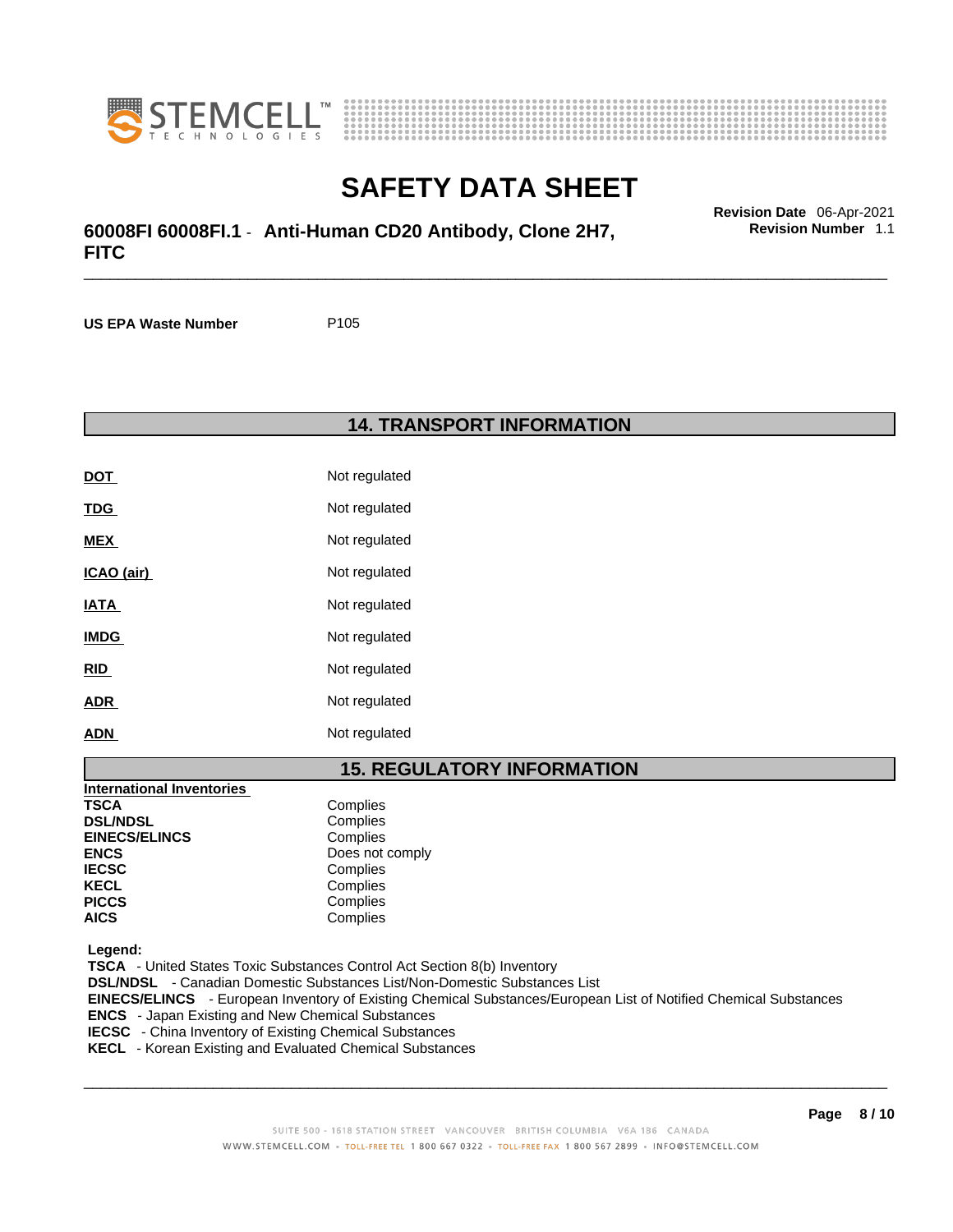



## \_\_\_\_\_\_\_\_\_\_\_\_\_\_\_\_\_\_\_\_\_\_\_\_\_\_\_\_\_\_\_\_\_\_\_\_\_\_\_\_\_\_\_\_\_\_\_\_\_\_\_\_\_\_\_\_\_\_\_\_\_\_\_\_\_\_\_\_\_\_\_\_\_\_\_\_\_\_\_\_\_\_\_\_\_\_\_\_\_\_\_\_\_ **Revision Date** 06-Apr-2021 **60008FI 60008FI.1** - **Anti-Human CD20 Antibody, Clone 2H7, FITC**

**Revision Number** 1.1

 **PICCS** - Philippines Inventory of Chemicals and Chemical Substances  **AICS** - Australian Inventory of Chemical Substances

#### **US Federal Regulations**

#### **SARA 313**

Section 313 of Title III of the Superfund Amendments and Reauthorization Act of 1986 (SARA). This product does not contain any chemicals which are subject to the reporting requirements of the Act and Title 40 of the Code of Federal Regulations, Part 372.

| SARA 311/312 Hazard Categories    |    |  |
|-----------------------------------|----|--|
| Acute health hazard               | N٥ |  |
| <b>Chronic Health Hazard</b>      | No |  |
| <b>Fire hazard</b>                | No |  |
| Sudden release of pressure hazard | No |  |
| <b>Reactive Hazard</b>            | No |  |

#### **CWA (Clean WaterAct)**

This product does not contain any substances regulated as pollutants pursuant to the Clean Water Act (40 CFR 122.21 and 40 CFR 122.42).

#### **CERCLA**

This material, as supplied, does not contain any substances regulated as hazardous substances under the Comprehensive Environmental Response Compensation and Liability Act (CERCLA) (40 CFR 302) or the Superfund Amendments and Reauthorization Act (SARA) (40 CFR 355). There may be specific reporting requirements at the local, regional, or state level pertaining to releases of this material.

#### **US State Regulations**

#### **California Proposition 65**

This product does not contain any Proposition 65 chemicals.

#### **U.S. State Right-to-Know Regulations**

#### **US State Regulations**

| Chemical name            | New Jersey | <b>Massachusetts</b> | Pennsylvania |
|--------------------------|------------|----------------------|--------------|
| Water                    |            |                      |              |
| 7732-18-5                |            |                      |              |
| Sodium Phosphate Dibasic |            |                      |              |
| 7558-79-4                |            |                      |              |
| Sodium Azide             |            |                      |              |
| 26628-22-8               |            |                      |              |